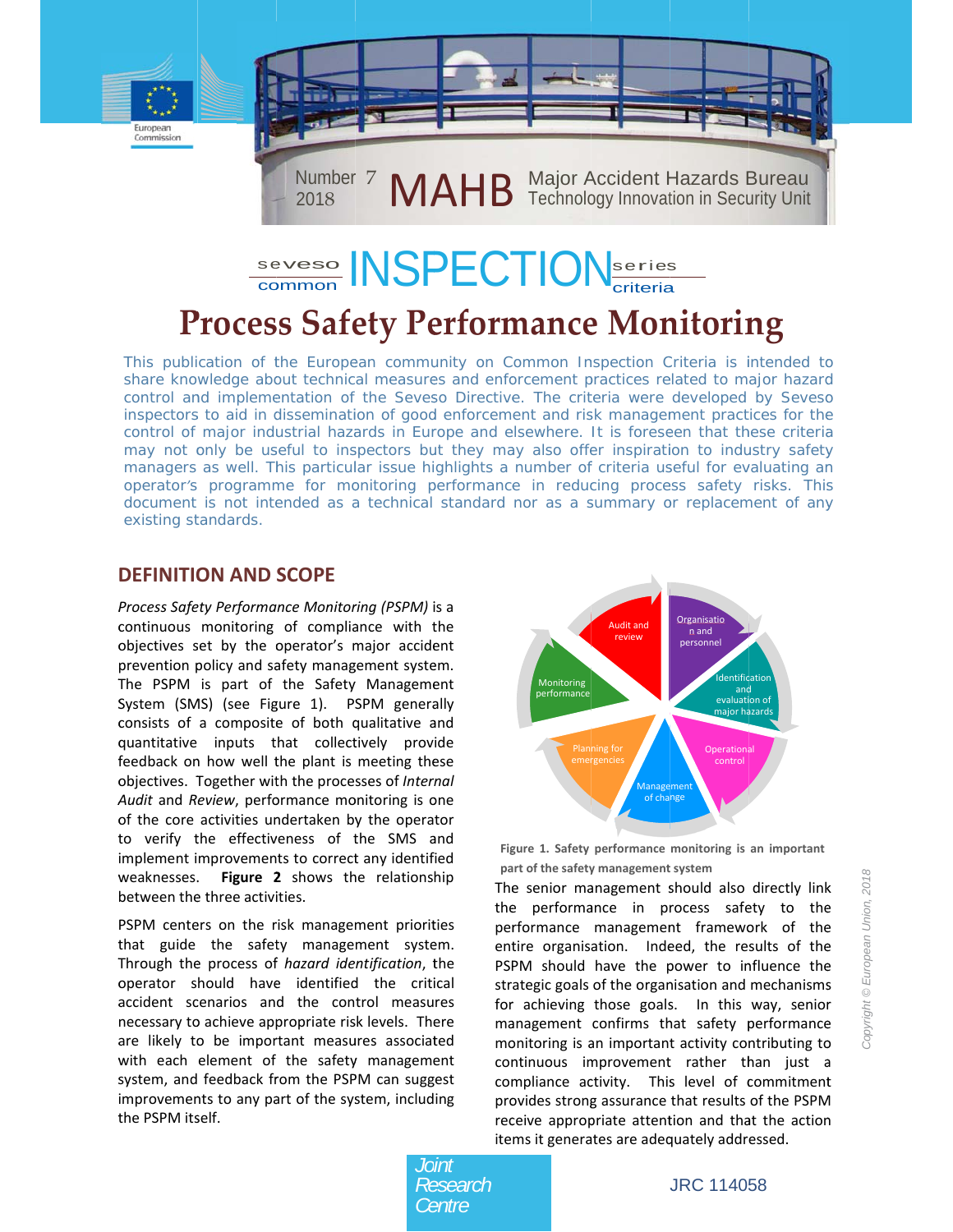

Figure 2 Relationship between Monitoring, Auditing and Review in respect to scope, frequency and prescriptive nature

#### **FEATURES OF SAFETY PERFORMANCE MONITORING**

PSPM is a part of the continuous improvement cycle in the SMS. Performance monitoring should in particular focus on relevant processes and functions and be targeted to those aspects of operations which influence major accident prevention and preparedness. The selection of monitored parameters and the analyses of them should be based on a clear understanding of the role of studied activities in safety performance and their performance expectations.

Logically then, the PSPM process can be viewed as consisting of these essential phases in a continuous Plan-Do-Check-Act cycle:

- Design Selection of monitoring objectives and feedback mechanisms and parameters to assess performance against the objectives
- Implementation Monitoring and analysing of the input from the feedback mechanisms
- Corrective action Communication of findings and implementation of corrective actions to address non-compliance with performance objectives

#### **DESIGN**

#### Selecting the monitoring objectives

The selection of monitoring objectives should be a systematic process, based on established priorities and criteria. All indicators in the PSPM should measure a relevant aspect of process safety. In particular, the PSPM should be targeted to monitor functional elements that are critical to safety, e.g., specific MAPP/SMS objectives and risk control systems associated with major chemical incident scenarios. To identify critical elements of control systems, the operator can consult existing information sources including results of Hazop studies, information on past performance and nonconformances, past incident records, results of internal audits, discussion with operating staff, and other sources with insights on performance and The PSPM can include failure potential. information from all the risk control systems of operational, technical and organisational character, that are put in place to guard against major chemical accidents.

#### Selection of monitoring targets and parameters

The establishment of monitoring objectives guides the selection of feedback mechanisms and monitoring parameters. To make an appropriate selection of processes and functions to target in the safety performance monitoring, some characteristics to be considered include:

The measure should be considered **Validity** relevant for process safety, justifiable in the context of the MAPP/SMS and the site's major accident scenarios.

Reliability The measure gives consistent feedback with respect to the same underlying conditions over time.

Sensitivity The measure can detect changes that are meaningful and in time for corrective action.

**Transparency** The measure ic readily understandable for users.

Tangibility The measure communicates a clear qualitative or quantitative value relative to performance.

There is no established standard regarding which measures should be part of a site's process safety performance monitoring system. The composition of the PSPM largely relies on the processes, systems, procedures and practices that are critical to the organization's ability to achieve its process safety objectives.  $A$ good performance measurement system gives valuable information to a site in regard to how well it is meeting its own expectations, and where there needs to progress

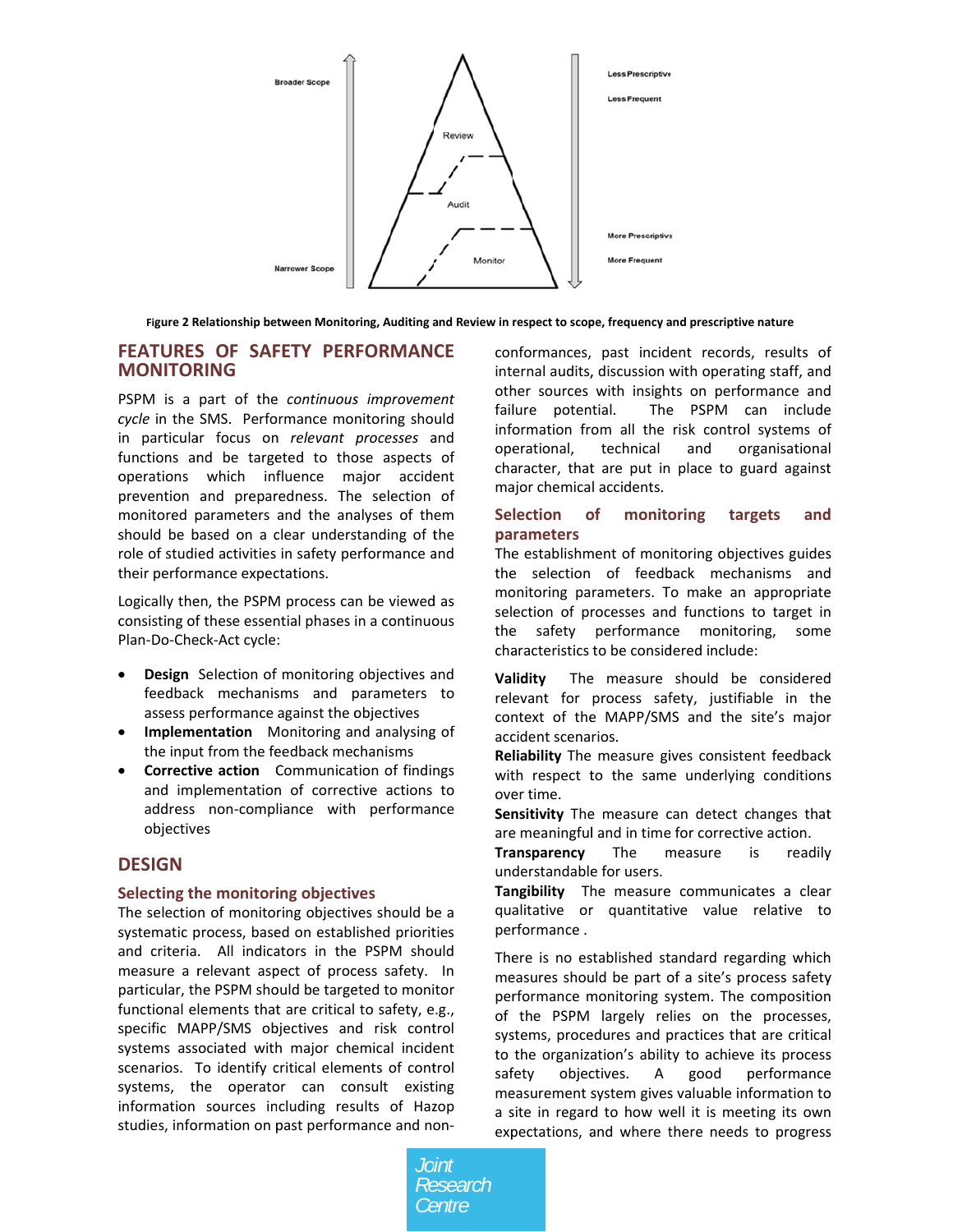and how it can be reasonably achieved, so that it can prioritise resources effectively.

#### **Sources of monitoring information**

There are a number of information sources that can provide feedback to evaluate performance of objectives against established parameters. Some typical sources include:

- Results of inspections of safety critical plant, equipment and instrumentation
- Documentation of compliance with training, instructions and safe working practices
- Data from automated controls and instrumentation on process deviations and nonconformance
- Records of deviations from and nonconformance with operations and maintenance procedures
- Findings and recommendations from internal audits of SMS elements
- Conformance with design and engineering standards
- Maintenance records
- Analysis of past incidents and recommendations
- Recommendations from process hazard analyses
- Findings from safety tours and observations
- Results of emergency planning exercises

#### **Safety performance indicators in the PSPM**

Some of the monitored parameters, or a composite of several similar parameters, can be used as *Safety Performance Indicators (SPI),* if they represent a good picture of a certain safety state or condition of a plant. There exist a number of publications (HSE, CCPS, OECD, etc.) regarding the development of such indicators. The benefit of such indicators is that they can easily be communicated in the organization and be reported to top management level at frequent intervals. However, SPIs are a part of the PSPM and usually can provide helpful feedback on certain aspects of the safety management system, but not necessarily the whole system. They should be reviewed in the context of feedback from the entire PSPM system, and periodically updated along with the rest of the system.

#### **IMPLEMENTATION**

Ideally, a PSPM should be an integral part of the safety management system such that it is embedded in the routine functioning of operations. For this purpose, the system should be practical to implement and have ownership of staff who are involved in production, analysis and use of the information. Moreover, its sustainability and effectiveness over the long term requires management commitment.

#### **Collecting the data**

PSPM are more likely to be sustainable when data collection are generated automatically as part of routine operations and procedures. In most cases, implementation of the PSPM is based on data that are already recorded and available at a central source. Companies may create a specific application for collecting PSPM data, linking it to existing data collection systems and forms.

Implementation should identify how the data are collected, who is responsible for assembling the data, and at what intervals. Different data may require collection at different intervals, for example, daily versus monthly intervals, or at intervals based on process conditions, depending on the purpose and character of the parameter.

Involvement of operations staff in implementation decisions can often contribute to a more robust and credible system. For example, they may have better knowledge of data availability and limitations and give insights on avoiding opportunities for data manipulation. Moreover, involvement at this stage facilitates additional contributions of operations staff in analysis and interpretation of results.

#### **Analysing the data**

The implementation process requires a process of analysis that designates who analyses the data and at what intervals. The initial review usually may involve selected staff associated with health and safety, operations, maintenance, and other relevant areas, or an existing committee, such as the health safety and environment committee, or inspections or maintenance committees. PSPM responsibilities should normally be distributed over a number of positions within the hierarchy and involve the whole of the line management. There also should be a core of staff involved that have been trained and experienced personnel for monitoring duties.

Analysis should be conducted at reasonable intervals so that there are sufficient data to establish trends but also to allow timely communication of results to prevent incidents. The selection of intervals may be driven by other practical factors, including existing operations and reporting schedules, or the nature of the PSPM parameters themselves. It is also important that monitoring results are evaluated separately from